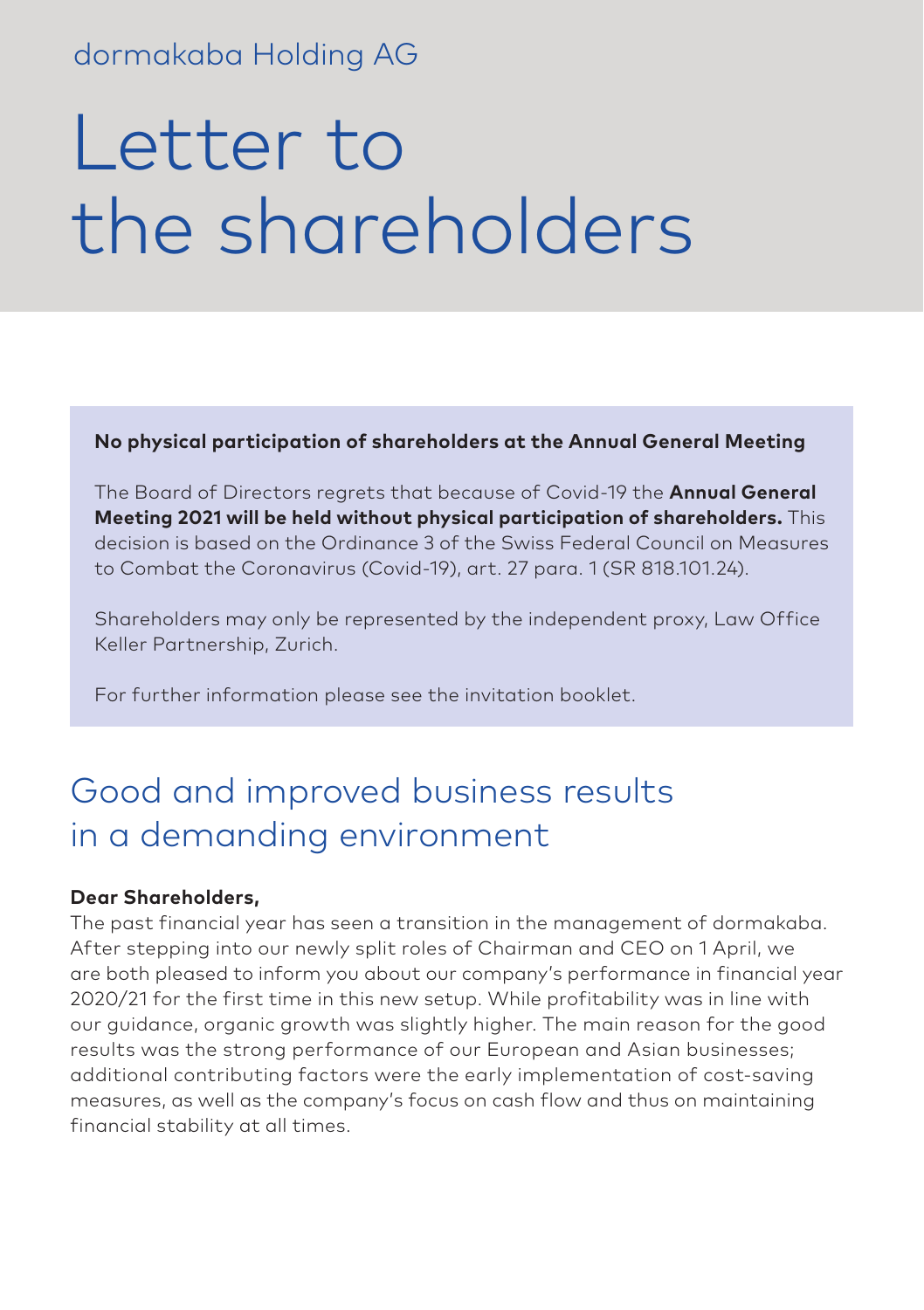Our company's development continued to be impacted by the Covid-19 pandemic. Therefore, our primary focus remained on the health and the safety of our employees. In April 2021, we conducted a "Pulse Check" amongst our employees to get a sense of their personal well-being during the pandemic and their individual work situation, amongst other things. Approximately 70% of our global workforce took part in the survey. We were pleased that 86% of respondents said that dormakaba took sufficient safety precautions for them around the pandemic and that 80% have confidence in the future of dormakaba. However, we are mindful of the strain the overall situation has taken on the well-being of our employees: only 51% of respondents said they feel personally well these days. We are thus all the more grateful for the continued resilience and commitment of our employees who have kept their focus firmly on serving our customers and on ensuring business continuity – notably in our manufacturing, procurement, supply chain and services operations.

The pandemic has accelerated the demand for seamless and touchless access solutions, in particular in markets such as healthcare, travel and multi-housing. Our continued investment in product innovation and digitalization has positioned our company well to offer our customers the required solutions, as exemplified by the contracts concluded with the largest hospital in Austria, AKH Wien, with 60,000 doors, and the Drammen hospital in Norway.

More generally, dormakaba has been at the forefront of the digital transformation of the building technology industry, opening up new business models and value streams. An excellent example of this is EntriWorX, which supports smart planning processes for buildings, simple installation of door solutions and secure, smooth operations of these solutions. EntriWorX networks door technology components through simple plug & play instead of complex wiring and different transmission protocols, thus enabling door systems to be commissioned using a simple app. Once the building is in operation, the data from the connected door components can be processed in the customer's existing management system or with our own all-in-one customized solution for managing access, occupancy, energy supply and maintenance. At the same time, the interfaces between the door components and the customer's system can be reduced from up to four interfaces to one. Overall, EntriWorX creates significant productivity gains for our customers throughout the entire building life cycle; for example, the initial time for commissioning a complex door is reduced from several hours to less than 30 minutes. We launched the solution in the German market at the end of April 2021, with a phased, international market rollout planned in the coming year.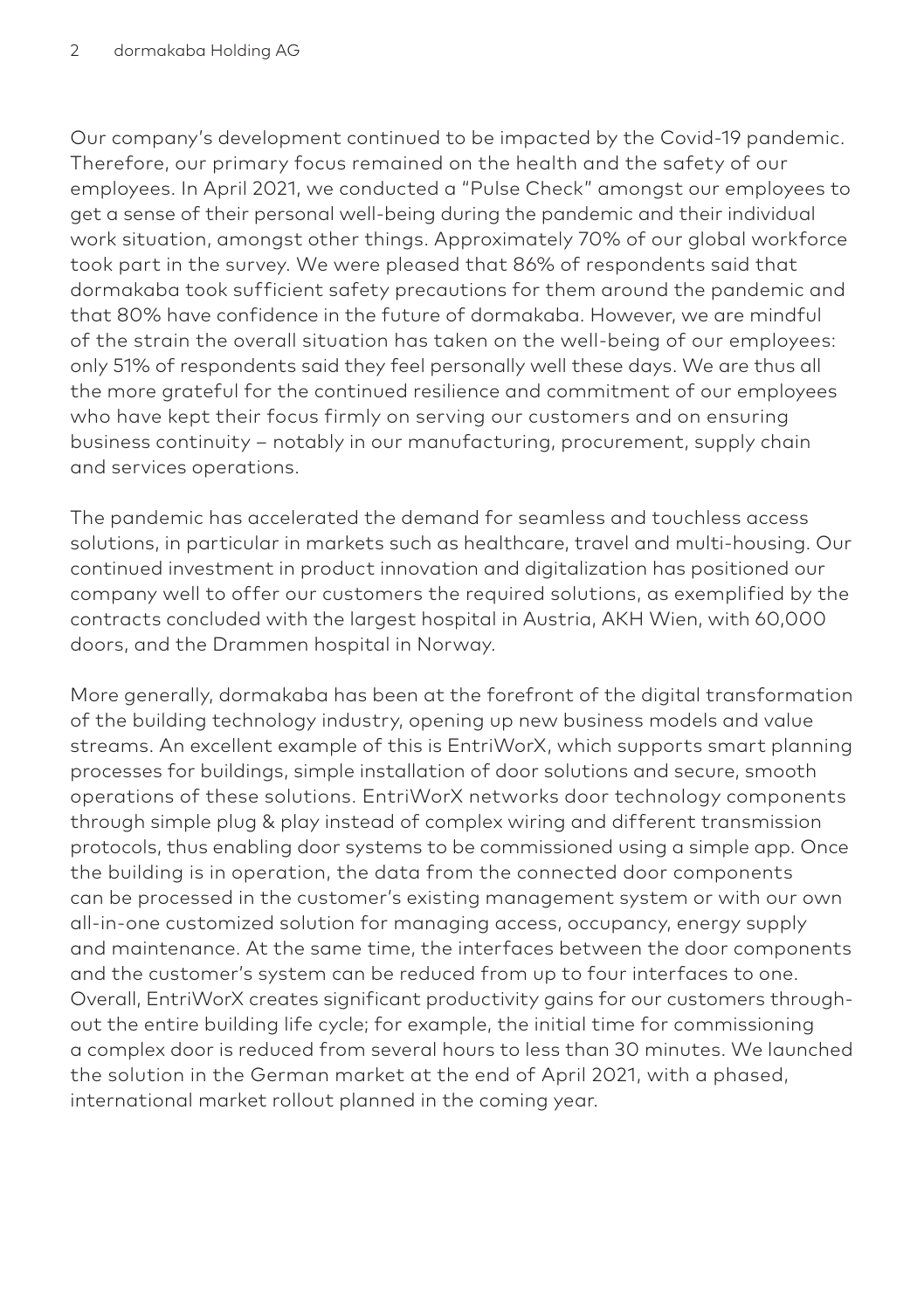#### **Financial Performance**

As anticipated, our sales performance improved during the 2020/21 financial year: year-on-year, organic sales growth came to 1.3%. While organic sales in the first half-year were still down at –6.0%, the second half saw double-digit organic sales growth of 10.0%, driven notably by a strong fourth quarter. Overall, net sales came to CHF 2,499.7 million (previous year CHF 2,539.8 million). Currency translation effects impacted sales negatively by 3.0%.

Compared to the previous year, the EBITDA margin improved from 12.8% to 14.1%. The increase in profitability was driven by higher volume, sales price increases, improvements in operational efficiency and effective cost management such as in procurement, which more than offset the effect of higher raw material and freight costs.

Segment Access Solutions (AS) APAC (Asia-Pacific) achieved organic sales growth of 4.3%, with a 24.0% improvement in the second half-year against the previous year. The segment achieved above-expected market growth, driven by the recovery in China and India in the second half-year. The EBITDA margin improved to 14.2% (previous year 13.6%).

Segment AS DACH (Germany, Austria, and Switzerland) achieved organic sales growth of 2.6%, with an 8.6% improvement in the second half-year against the previous year. Market growth in Germany, Austria, and Switzerland was significantly stronger than overall segment growth which was diluted by weak intercompany sales particularly in the first half-year. The EBITDA margin improved to 17.3% (previous year 16.3%).

Segment AS EMEA (Europe, Middle East, and Africa) achieved 4.4% organic sales growth, with a 13.0% improvement in the second-half year against the previous year. The good growth was driven by all European regions, particularly Southern Europe, the UK, and Benelux. The EBITDA margin even surpassed pre-Covid level at 8.5% (previous year 6.5%).

Segment Key & Wall Solutions achieved 1.8% organic sales growth, with a 16.0% improvement in the second half-year against the previous year. The EBITDA margin was at a pre-Covid level of 15.7% (previous year 14.4%). While Business Unit Key Systems recorded an impressive bounce-back, Business Unit Movable Walls as expected saw a decline in growth compared to the previous year due to postponed customer projects and a strong base effect from last year. Its EBITDA margin, however, was at record levels and order intake for the coming year is strong.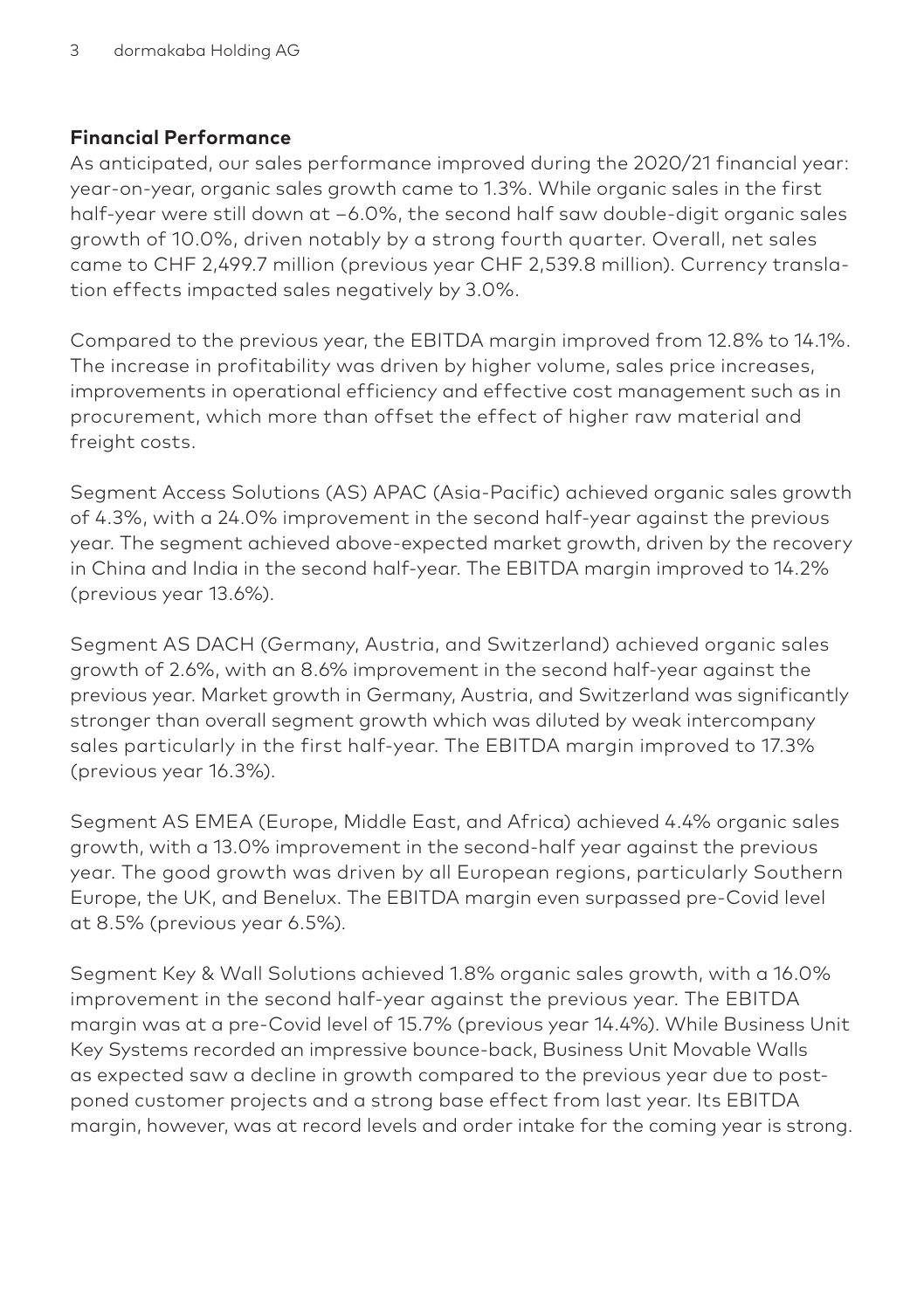This positive picture was not mirrored by Segment AS AMER (North and South America): while organic sales increased by 1.6% in the second half-year, organic sales for the full year contracted by 5.2%. The EBITDA margin was at 16.4% (previous year 17.0%). Performance was impacted by the lagging demand of the US commercial market, the continued weak lodging business, and ongoing issues at our Mesker business (hollow metal doors), with Mesker alone reducing the segment's profitability by 240 basis points. The impact of Mesker on the Group EBITDA margin was 60 basis points. As the performance at Mesker continued to be very unsatisfactory, we must focus on the turnaround of the business; on top, we are evaluating our strategic options. Fortunately, we have seen some silver lining in other clusters within the AS AMER segment, notably in the promising fields of touchless entrance systems products and electronic access solutions.

Operational cash flow was kept at a high level during the year under review. The strong focus on the "cash is king" principle led to a further improvement in key parameters, the increase in business volume over the course of the year could be absorbed comfortably. In light of the pandemic, meanwhile, only selective investments were made in property, plant, and equipment and in smaller acquisitions. Consequently, net debt was CHF 158.9 million lower against the previous year as of balance sheet date. This leaves a leverage ratio of net debt/EBITDA of 1.4x, which gives dormakaba a healthy amount of financial leeway for future strategic measures.

Net profit increased by 17.8% year-on-year to CHF 193.3 million, primarily because of the significantly improved operating profit and an improved financial result, while the income tax rate remained mostly unchanged. Pleasingly, the significantly improved net profit allows the Board of Directors to propose a 19.0% higher dividend than the previous year based on an unchanged dividend policy: the previous year's dividend was set at CHF 10.50 per share, while the proposed dividend for the 2020/21 financial year is CHF 12.50 per share.

#### **Sustainability progress**

It has been a very encouraging year for sustainability, with considerably heightened investor interest on ESG (Environmental, Social and Governance). Governments and regulators continue to require increased transparency about ESG risk and investment, particularly in key markets through the EU Taxonomy system, through the adoption of a proposal for a Corporate Sustainability Reporting Directive and, in Switzerland, through the indirect counterproposal to the Corporate Responsibility Initiative.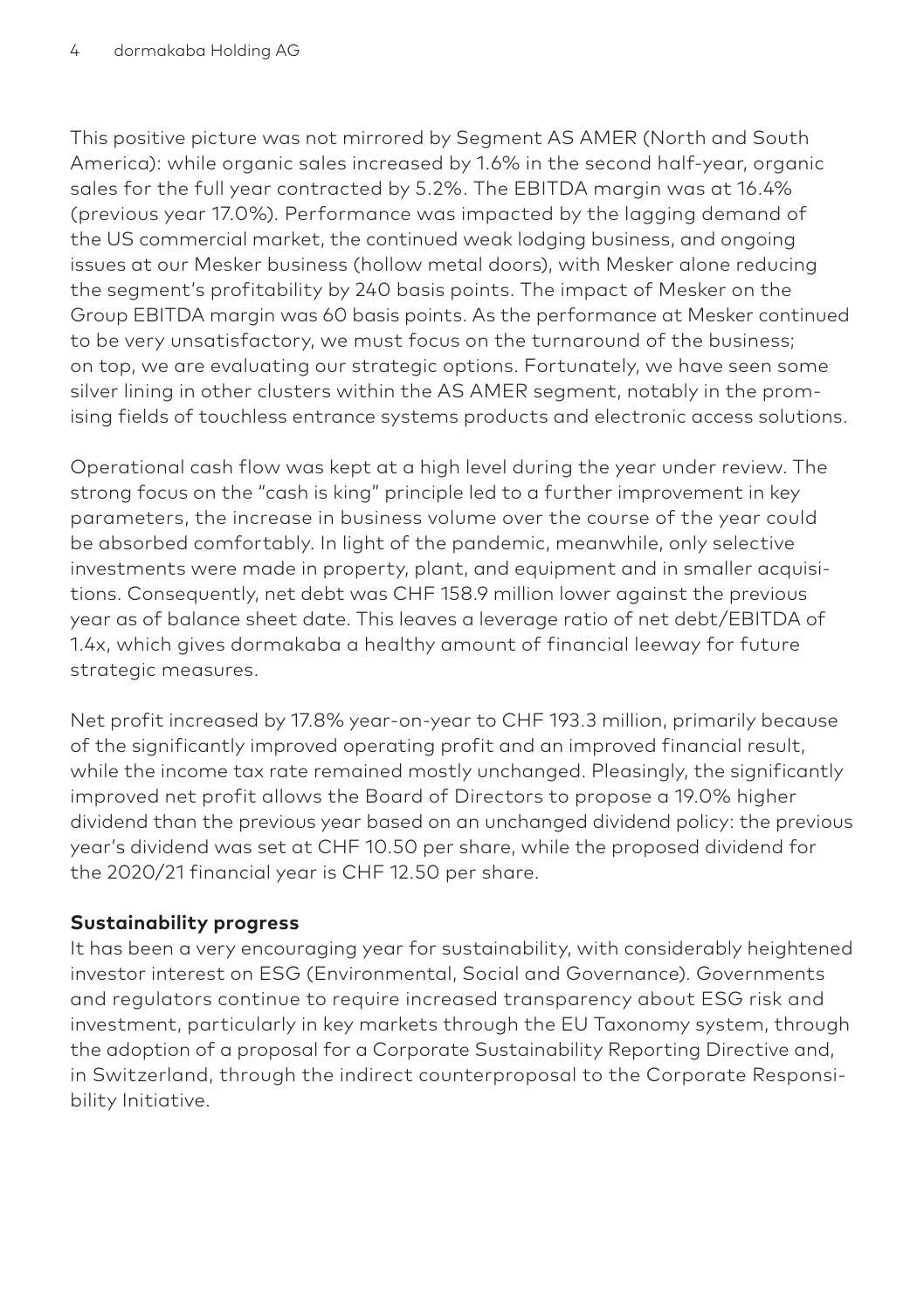With our portfolio and sustainability activities, dormakaba aims to lead industry's efforts towards addressing these market and societal shifts while also walking the talk in our internal operations.

This starts with transparent reporting of our progress on sustainability and aligning our financial processes accordingly. For example, the renewal of the CHF 525 million syndicated loan during the reporting period included terms for incentives for the achievement of ambitious sustainability performance objectives.

In addition, we have achieved our five key strategic objectives that were expiring in the year under review, related to climate change mitigation, certification of our environmental management system, transparency about our product's environmental impacts for our customers and supplier due diligence.

We would particularly like to highlight the approval from the Science Based Targets initiative for the long-term operational and value chain emissions reduction targets that we have submitted. We are proud to be the first company in our sector to have targets approved by this leading organization – an achievement that has required concerted effort across our company since 2018. For further details, please visit our 2020/21 Sustainability Report.

#### **Annual General Meeting on 12 October 2021**

Karina Dubs-Kuenzle, member of the Board of Directors of dormakaba since 2001, has decided to retire from the Board at the next Annual General Meeting on 12 October 2021. The members of the Board are appreciative of the very valuable contributions Karina Dubs-Kuenzle has made to the successful development of dormakaba over the past two decades and wish her all the best for the future.

The Board of Directors is proposing Thomas Aebischer to be elected as a new independent member. With this nomination, the Bord of Directors intends to further strengthen its competence in Finance: Thomas Aebischer brings broad financial know-how in a global, industrial, and publicly listed environment. Over the course of his career, Thomas Aebischer has held several positions as CFO in industrial businesses such as Holcim/LafargeHolcim and LyondellBasell Industries. Since 2021, he is CFO of the biotech start-up RWDC Industries Limited based in Singapore.

All other members of the Board of Directors will stand for re-election for another one-year term of office, with Riet Cadonau as Chairman and Hans Hess as Vice-Chairman and Lead Independent Director.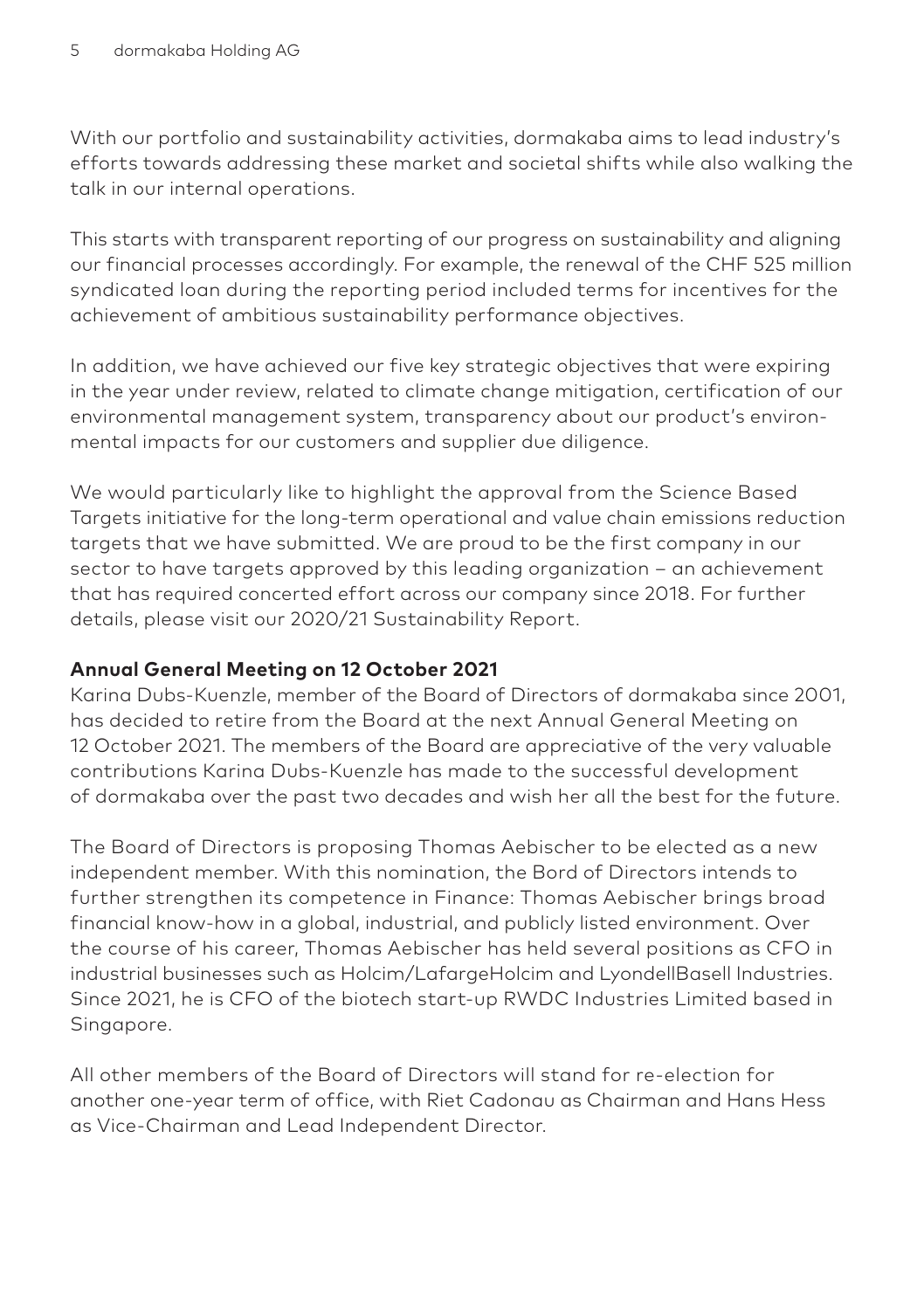#### **Business outlook**

The coming months may well see a high level of uncertainty and volatility including continued negative effects associated with Covid-19. This may include selective regional restrictions and lockdowns, increasing shipping costs, shortages of electronic components, and raw material price inflation. Further factors may be geopolitical such as trade conflicts.

As part of its financial reporting going forward, the company has decided to introduce an adjusted EBITDA margin which reflects the underlying financial performance before exceptional items affecting the comparability.

The company is currently expecting moderate organic sales growth for financial year 2021/22 as well as a slight year-on-year increase in the adjusted EBITDA margin (adjusted EBITDA margin for financial year 2020/21: 14.2%).

#### **Strategy outlook**

Our company's current strategy cycle comes to an end this year. In April 2021, we therefore initiated the process to define our new strategy and resulting initiatives which we are calling "Shape4Growth". As part of this strategy review, we are currently conducting a thorough full-potential analysis. First results highlight that we have strong assets to leverage going forward such as our broad product portfolio, our brands, our innovative strength, our dedicated, skilled people and our customer loyalty; they also point towards improvement potential with regards to, for example, greater customer-centricity, less complexity, and greater process efficiency in operations, IT and procurement, as well as further progress in capital deployment. Building on these levers, we expect to accelerate growth and increase profitability with the "Shape4Growth" program.

We are looking forward to sharing our vision, strategy, and targets at our Capital Markets Day on 15 November 2021.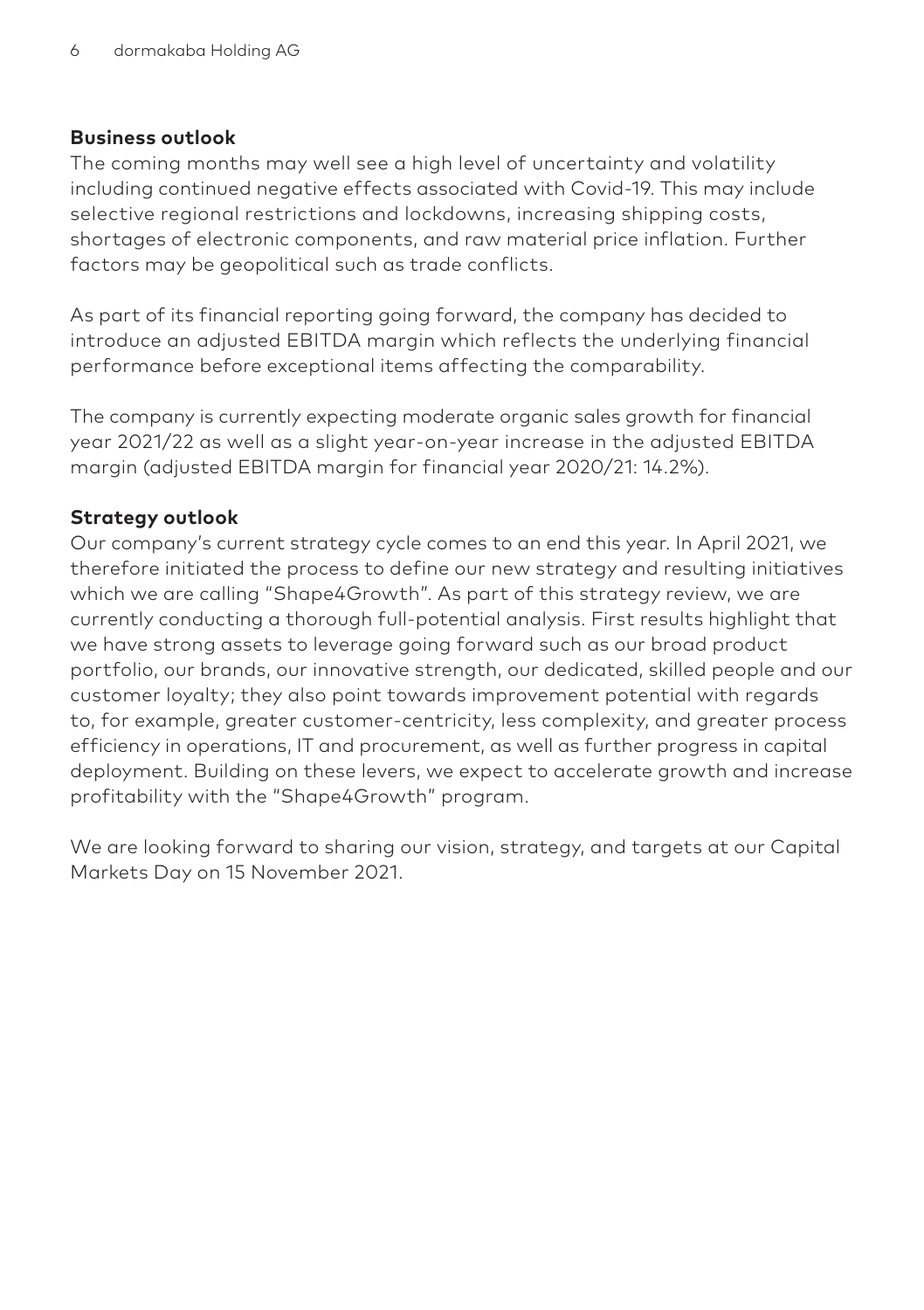#### **Thanks**

We owe our good results to the resilience, commitment, and expertise of our employees. On behalf of the Board of Directors and the Executive Committee, we would once again like to express our gratitude and appreciation for our people's continued focus on servicing our customers in this personally demanding environment. Further, we thank our customers and partners for the excellent, constructive collaboration and their loyalty to our offering and brands. We will work to make sure that we deserve their loyalty, focusing on meeting their needs for secure, seamless, and sustainable access solutions.

Finally, we thank you, our loyal shareholders, for your continued support and confidence in our company's future. We are looking forward to a continued good exchange and partnership.

Yours sincerely

Pot -

Chairman CEO

Riet Cadonau Sabrina Soussan